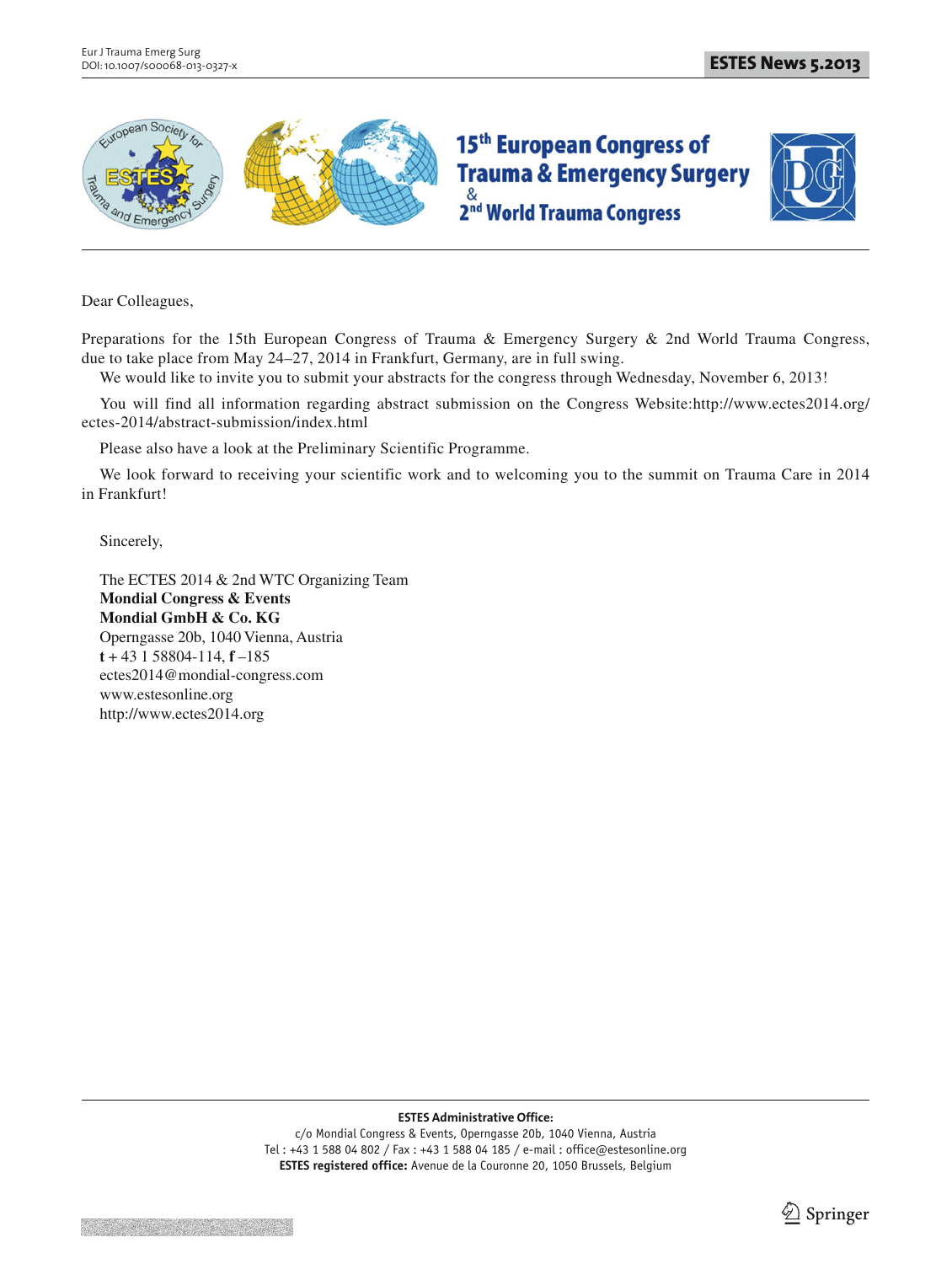



## **Preliminary Scientific Programme**

## **Main Topics**

- World Trauma Congress / Polytrauma / Neurotrauma
- Emergency Surgery / Acute Care Surgery / Surgical Intensive Care
- Skeletal Trauma / Orthopedic Trauma / Orthopedic Surgery
- Visceral Trauma / Abdominal Trauma / Thoracic Trauma / Vascular Trauma
- Military and Disaster Surgery / Education / Miscellaneous

### **Sessions**

#### **World Trauma Congress / Polytrauma / Neurotrauma**

#### **RT - WHO/WCTC: Global Alliance for the Care of the Injured (GACI)**

- Improving trauma care worldwide: do we need a world coalition?
- Trauma systems worldwide: where we are and where do we need to go?
- Collaboration in trauma system development: the Indian–Australian collaborative experience
- WHO Global alliance for the care of the injured what is supposed to be done?

#### **ILC - ECTES/WTC: Prehospital Care in Trauma**

- Still scoop and run
- Still stay and play
- Role of air transport
- In austere environments

#### **RT - WTC/ECTES: Emergency Room Diagnostic Tools**

- Austere environments which diagnostic tools to use
- Ultrasound, fluoroscopy, DPL, and conventional radiology: what works, what does not?
- Whole body scan
- Contrast CT scan: routine or selective?
- Modern settings–mobile CT–with interventional options

#### **RT - ESTES Education Section: Algorithms and Quality in the Emergency Room**

- Global needs analysis
- ATLS concept
- DSTC
- ETCO
- The educational perspective (in-house team training)

#### **ECTES/WTC: Decision Making: Operative Algorithm**

- Early total care still a choice?
- Damage control orthopedics
- The bleeding patient
- Neurotrauma and instable injuries: what comes first?
- What stabilization is necessary for intensive care

#### **ESTES Administrative Office:**

c/o Mondial Congress & Events, Operngasse 20b, 1040 Vienna, Austria Tel : +43 1 588 04 802 / Fax : +43 1 588 04 185 / e-mail : office@estesonline.org **ESTES registered office:** Avenue de la Couronne 20, 1050 Brussels, Belgium

Springer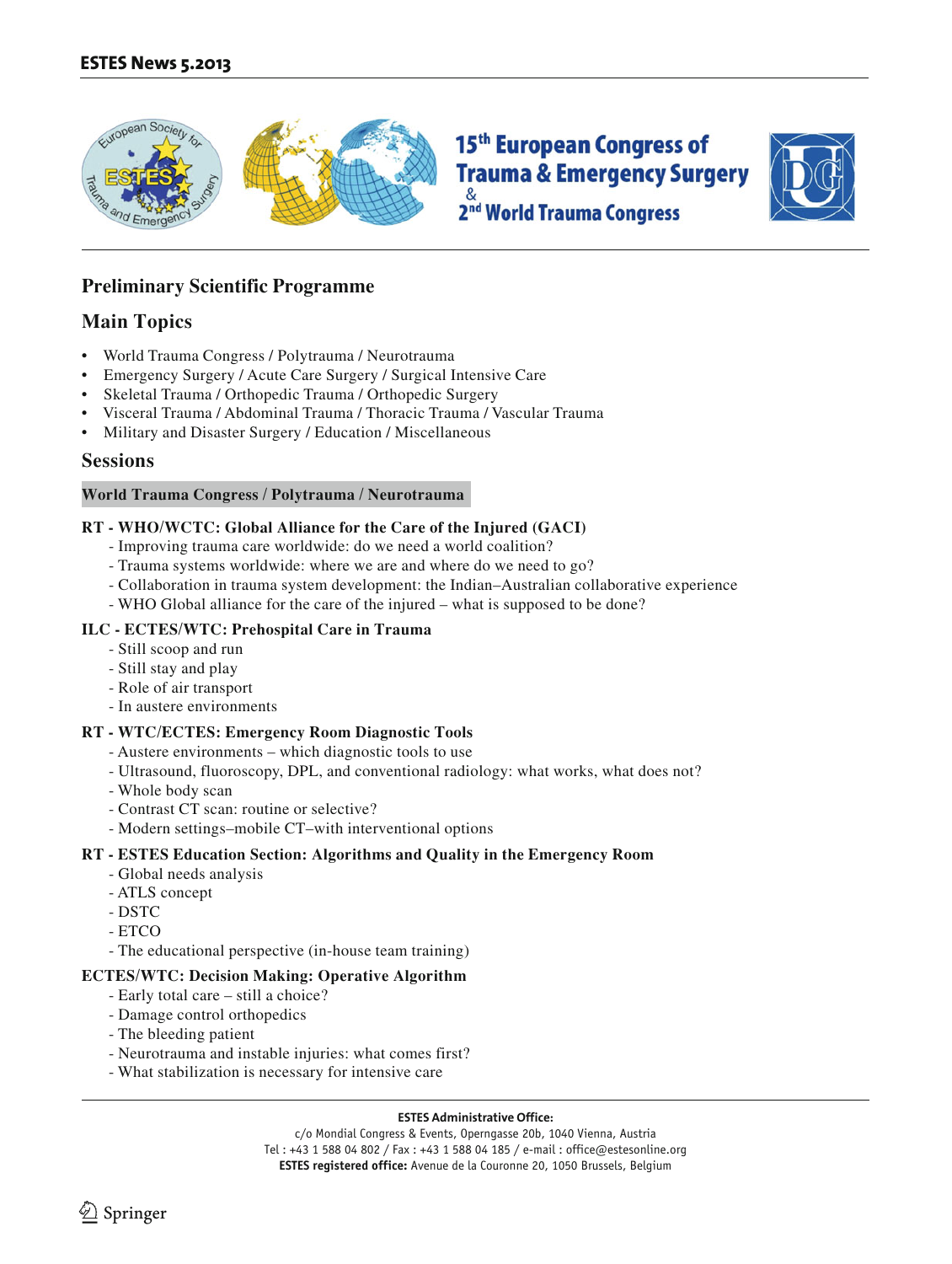



#### **RT - ECTES (with EMN): Neurotrauma in the Polytrauma Patient**

- Bleeding control first
- Decompression first
- Damage control strategies: how to use and prioritize?
- Staged treatment procedure and effect on MODS
- Intensive care of the combined neurotrauma and polytrauma patient

#### **ILC - ATLS: Achievements and Advances of ATLS**

#### **ILC - ECTES/WTC/DIVI: Modern Aspects of Surgical Intensive Care**

- Preventive rotational/proning bed therapy after multiple trauma
- Fast track extubation of the polytrauma patient
- Nutrition of the surgical ICU patient: how to do it?
- Antibiotic prophylaxis in the surgical ICU: when, how, what, and why?
- Use of modern technology for physiologic monitoring: what works?

#### **RT - WTC/ECTES: Detection and Management of Complications**

- Incidental findings during trauma scan and how to deal with them
- Immunosuppression and infection during posttraumatic course: what are the therapeutic options
- Bacterial and viral complications after polytrauma: what to do?
- Is re-intubation a major morbidity in the ICU?
- Timing of follow-up operations after initial damage control: which parameters have been proven useful to decide?

#### **RT - WTC/ECTES: New Surgical Procedures for Multiple Trauma Patients: Status of Evidence**

- Early stabilization of chest wall when to do it?
- Percutaneus dilatation tracheostomy should it substitute open tracheostomy?
- Endovascular treatment for thoracic aortic tears
- Early decompressive craniotomy: a new way to go
- Major vascular injuries of the chest

#### **ILC - ECTES: Further Development of Trauma Scores – New Perspectives**

#### **ILC - ECTES: Trauma Registries**

- German Trauma Registry
- TARN
- AFEM trauma bank

#### **ILC - ESTES ST: Who Cares for the Trauma Patient around the World**

- The English system
- The Dutch system
- The Indian system
- The Greek system
- The Brazilian system
- The US system

#### **KS - ECTES: Research in Trauma**

- Key note: new signals in trauma
- Key note: experimental models for modern trauma research

#### **ESTES Administrative Office:**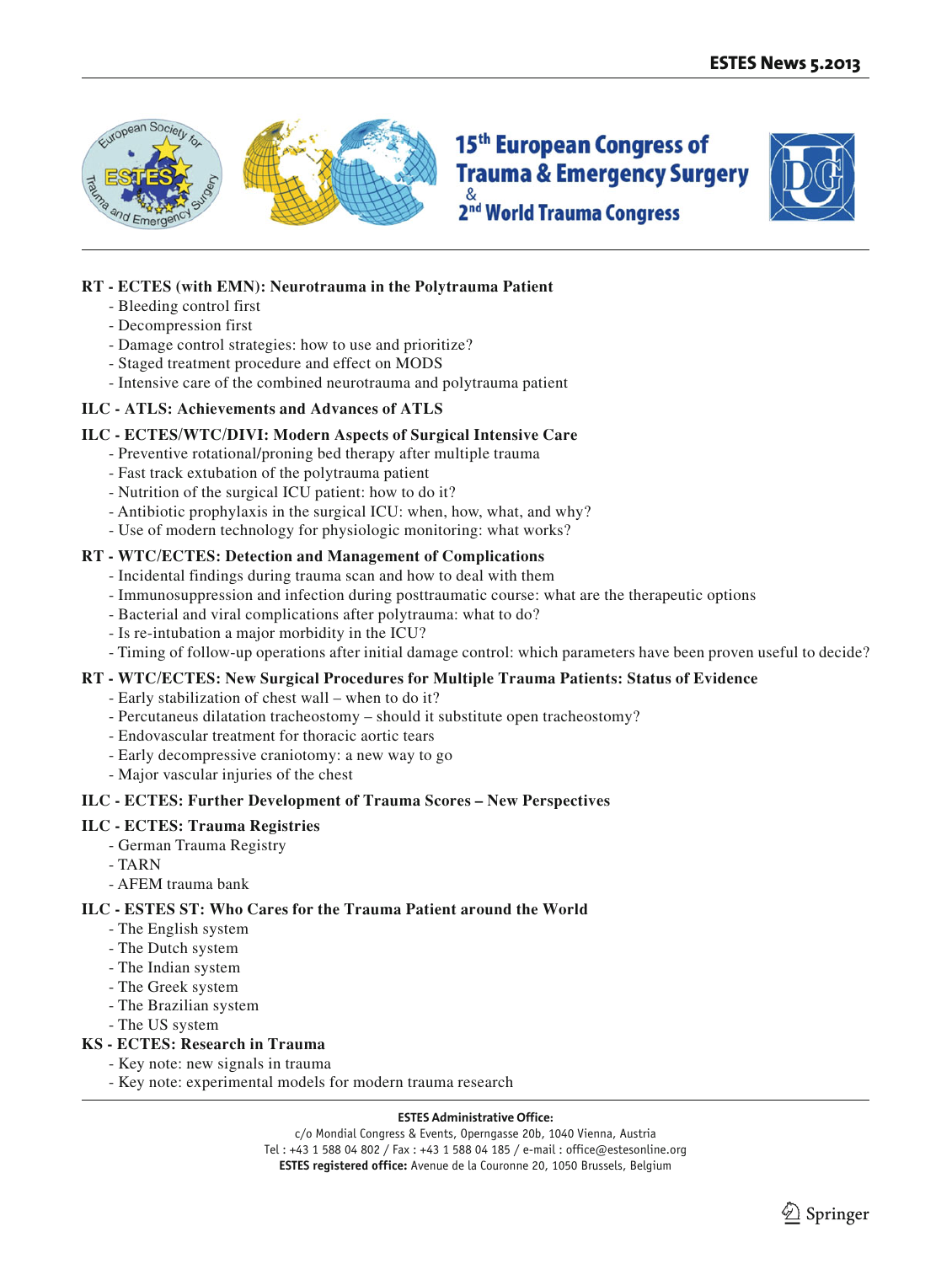



#### **Emergency Surgery / Acute Care Surgery / Surgical Intensive Care**

#### **ILC - AAST: Multi-Organ Damage Control Strategies**

- Damage control approaches: abdomen & pelvic
- Thoracic damage control
- Vascular damage control: ligation, shunts and other maneuvers
- Critical care: resuscitation goals & endpoints for the damage control patient
- Damage control resuscitation: factors, pro-coagulants, monitoring

#### **RT - ECTES ES: Complications in Emergency Surgery**

- Surgical complications
- How to avoid surgical complications: learning from mistakes
- Surgical ego and the neglected complication
- Managing complications in unfamiliar territory
- Patient safety in surgery

#### **ILC - ESTES ES: Critical Care in the Surgical Patient**

- Damage limitation in emergency surgery
- Planned re-laparotomy: do we need to optimise physiology and immunology first?
- Fluid management in the critically ill surgical patient
- Complex abdominal sepsis: managing the fistulating laparostomy
- Surgical emergencies in pregnancy: the two patient rule

#### **ILC - ECTES: Antibiotics in Surgery**

- Infections in trauma patients: different problems throughout the world
- Infections after abroad situations
- What is new in antibiotic therapy
- Biofilm-penetrating antibiotics
- Coated implants
- Bone scaffolds with antibiotics

#### **ILC - ESTES ES: Complications in Surgery**

- Postoperative hemorrhage: a management strategy
- Anastomotic breakdown: therapeutic options
- Dealing with complications of biliary surgery
- Abdominal collections: how to approach them
- Pseudomembranous colitis: when medical management fails

#### **ILC - ECTES: Bleeding Control in Trauma**

- Intraoperative maneuvers and tricks to control massive bleeding: solid organs
- Intraoperative maneuvers and tricks to control massive bleeding: vascular injuries
- Options of angioembolisation
- A systematic approach for pelvic bleeding
- Optimizing clotting in trauma: is 1:1:1 the way to go

#### **ESTES Administrative Office:**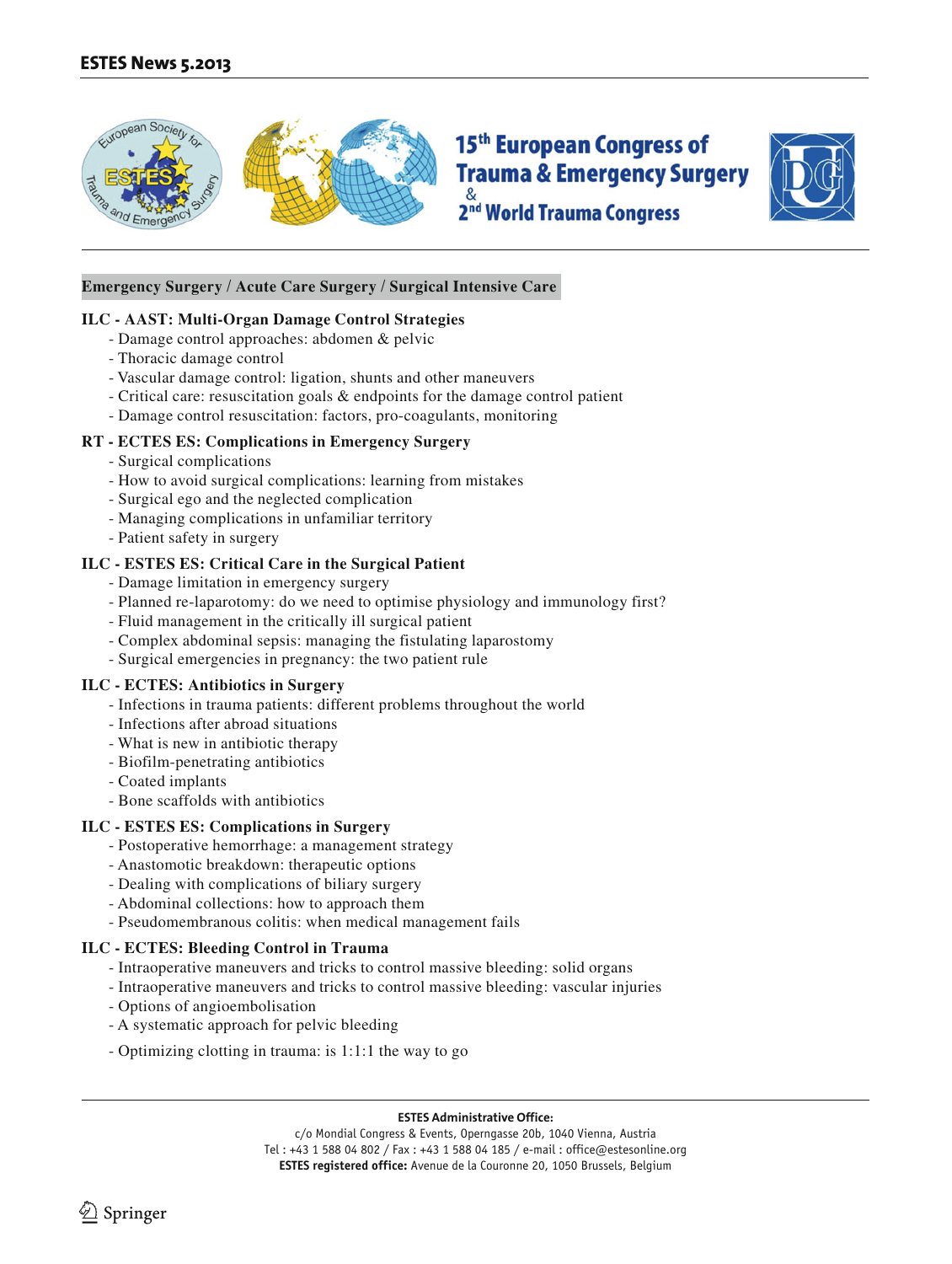



#### **Skeletal Trauma / Orthopedic Trauma / Orthopedic Surgery**

#### **ILC - Gerhard Küntscher Society: Nailing of Metaphyseal Fractures – What Have We Learned?**

- Proximal femur
- Distal femur
- Proximal tibia
- Distal tibia
- -Reconstruction of the lower extremity by means of an intramedullary device

#### **KS - ESTES ST: Fractures and Dislocations of the Foot**

- Lisfranc fracture dislocation
- Hindfoot dislocations
- Internal fixation of calcaneus fracture
- Fractures of the talus
- Injuries of the ankle

#### **ILC - ESTES ST: Complex Joint Lesions of the Lower Extremity**

- Joint fractures arthroscopic options
- Joint fractures open requirements
- Knee luxation
- Reconstruction or prosthesis
- Bone defect management: synthetic material
- Bone defect management: RIA, stem cells

#### **GS – DVSE: Focus on Elbow Trauma**

- Simple elbow dislocation: diagnostics and treatment
- Coronoid fractures
- Distal humeral fractures
- Proximal ulna fractures
- Posttraumatic elbow stiffness

#### **ILC - ESTES ST: Sport Traumatology**

- Cycling accidents: typical patterns
- Sports injuries of the hand
- Sports injuries of the elbow

#### **RT - ESTES ST: Fractures in the Elderly: Care Pathways**

- Geriatric fracture centre
- Geriatric care pathway: who has to participate
- A comprehensive care pathway for the treatment of hip fractures in the elderly
- Osteoporotic fractures of the spine
- Multiple injury in the elderly

#### **GS – BG-Hospitals: Current and Future Concepts for Treatment of Non-unions**

#### **KS - ECTES: Trauma during Childhood**

- Sports injuries in childhood

#### **ESTES Administrative Office:**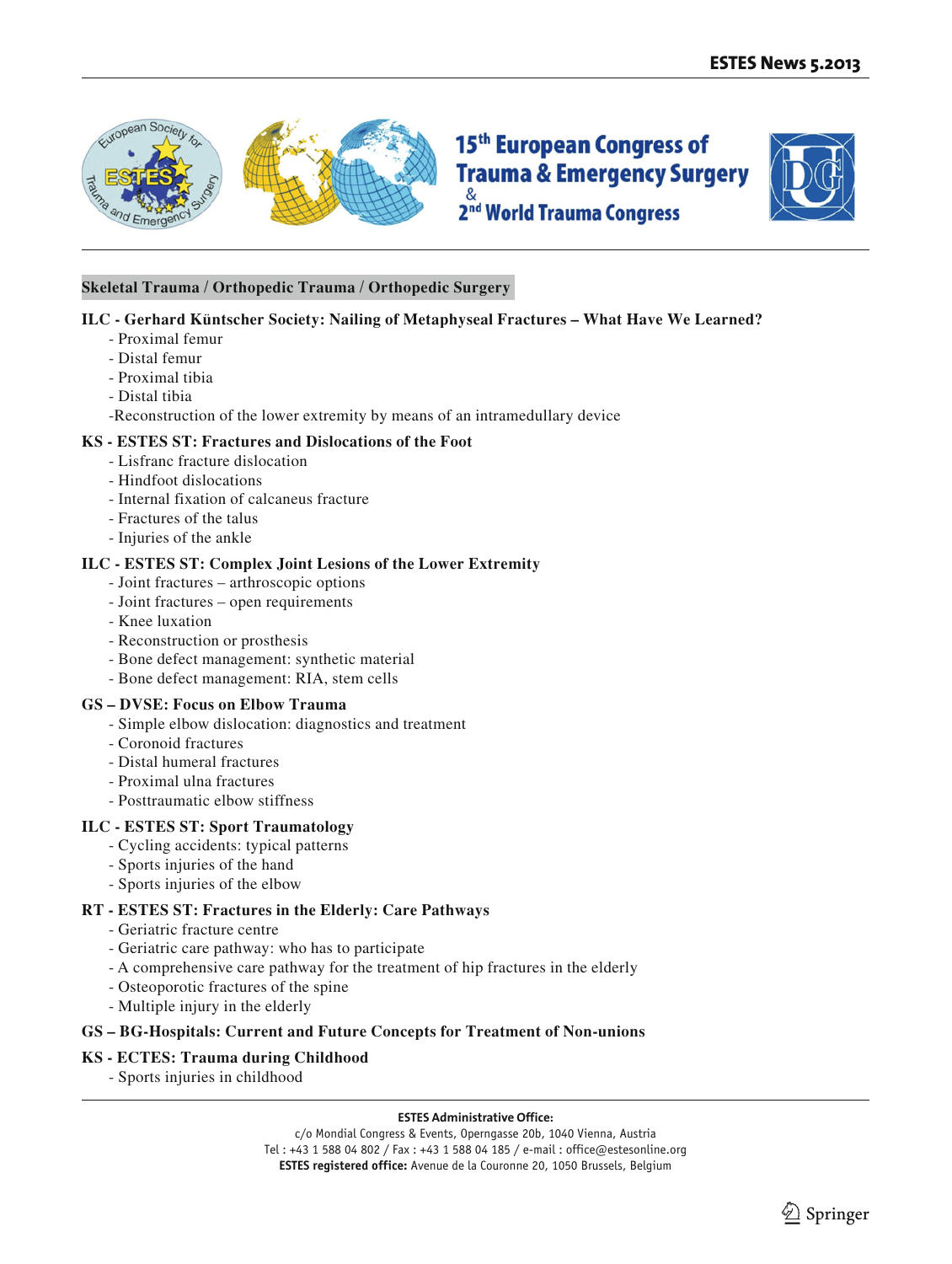



#### **Visceral Trauma / Abdominal Trauma / Thoracic Trauma / Vascular Trauma**

#### **ILC - ESTES VT: Perihepatic Vascular Injury: Traumatic and Surgical**

- Traumatic liver injury: life-saving procedure; how to do it?
- Traumatic liver injury: ligate on which long-term consequences?
- Perihepatic vascular injury during surgery: current management

#### **ILC - Panamerican Trauma Society (PTS): Innovations in the Management of the Severely Injured Patients**

- Minimally invasive aortic occlusion in the resuscitation of "extremis" patients
- Laparoscopy in the diagnosis and management of abdominal trauma
- Advances in the surgical treatment of liver injuries
- Damage-control techniques in vascular injuries
- Current concepts in hemostatic resuscitation

#### **ILC - ECTES: Interdisciplinary Management of Thoracic Trauma**

- Diagnostic procedures
- Blunt thoracic trauma
- Major vascular injuries
- Heart injuries
- What procedures are indicated in austere environments

#### **KS - ESTES VT with DGCH/ISTAC: Intra-Abdominal Infections**

- Open abdomen in trauma
- Role of vacuum therapy in the open abdomen
- Management of severe pancreatic trauma
- Colostomy and the open abdomen
- Enteral nutrition in the patient with an open abdomen

## **ILC - Trauma Association of Canada: Diagnosing Coagulopathy Immediately after Trauma**

#### **and the Role of fibrinogen in its management**

- Advances in understanding the mechanisms responsible for early trauma coagulopathies
- Advances in understanding the role of fibrinogen in early trauma coagulopathy
- Advances in diagnosing early trauma coagulopathies
- Advances in using ROTEM to direct and evaluate the use of fibrinogen
- Advances in diagnosis and treatment of early trauma coagulopathy

#### **Military and Disaster Surgery / Education / Miscellaneous**

#### **KS - ESTES DM: Principles from Military Surgery Translated to Civilian Care**

- Principles from military surgery translated to civilian care; fluid resuscitation

#### **ILC - ESTES DM: Past Disasters Specific Injuries & Therapies**

- Resuscitation of explosion victims in civilian setting; pitfalls
- Blast lung injury and its treatment

#### **ESTES Administrative Office:**

c/o Mondial Congress & Events, Operngasse 20b, 1040 Vienna, Austria Tel : +43 1 588 04 802 / Fax : +43 1 588 04 185 / e-mail : office@estesonline.org **ESTES registered office:** Avenue de la Couronne 20, 1050 Brussels, Belgium

l Springer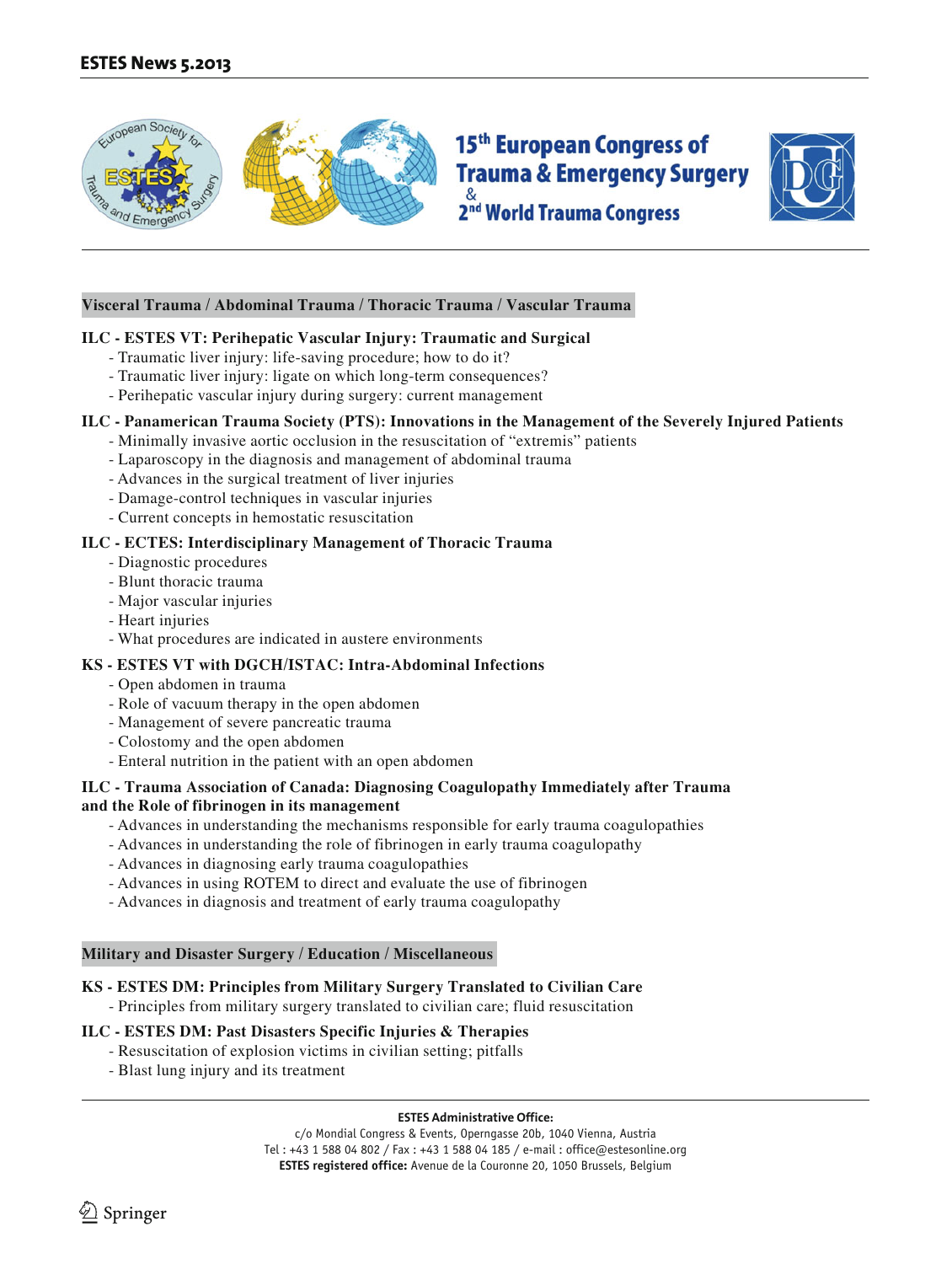



#### **ILC - ECTES: Care under "Fire"**

- Care under fire from military setting
- Care under fire from civilian setting

#### **ILC - ESTES DM: Chemical Biological Radiological and Nuclear Defense (CBRN-E)**

- CBRN-E considerations with wound treatment
- Canadian train disaster

#### **RT - ESTES DM: Training Medical Teams for Missions Abroad**

#### **ILC - ESTES Ed: What Does a Trauma Patient Need? Interactive Audit of Real Patient Scenarios**

- Prehospital setting
- In the emergency department
- In the OR
- Intensive care
- Posttrauma care

#### **KS - ESTES Ed - Research in Trauma Education**

- Keynote: Research in education in trauma care

#### **Legend:**

- ILC- Instructional lecture course
- KS Keynote / Free Paper Session
- RT Round table
- GS Guest symposium

#### **Pre- & Post Courses**

- DSTC
- DITAC
- MuSEC
- ETCO
- ATLS
- Vascular trauma

#### **ESTES Administrative Office:**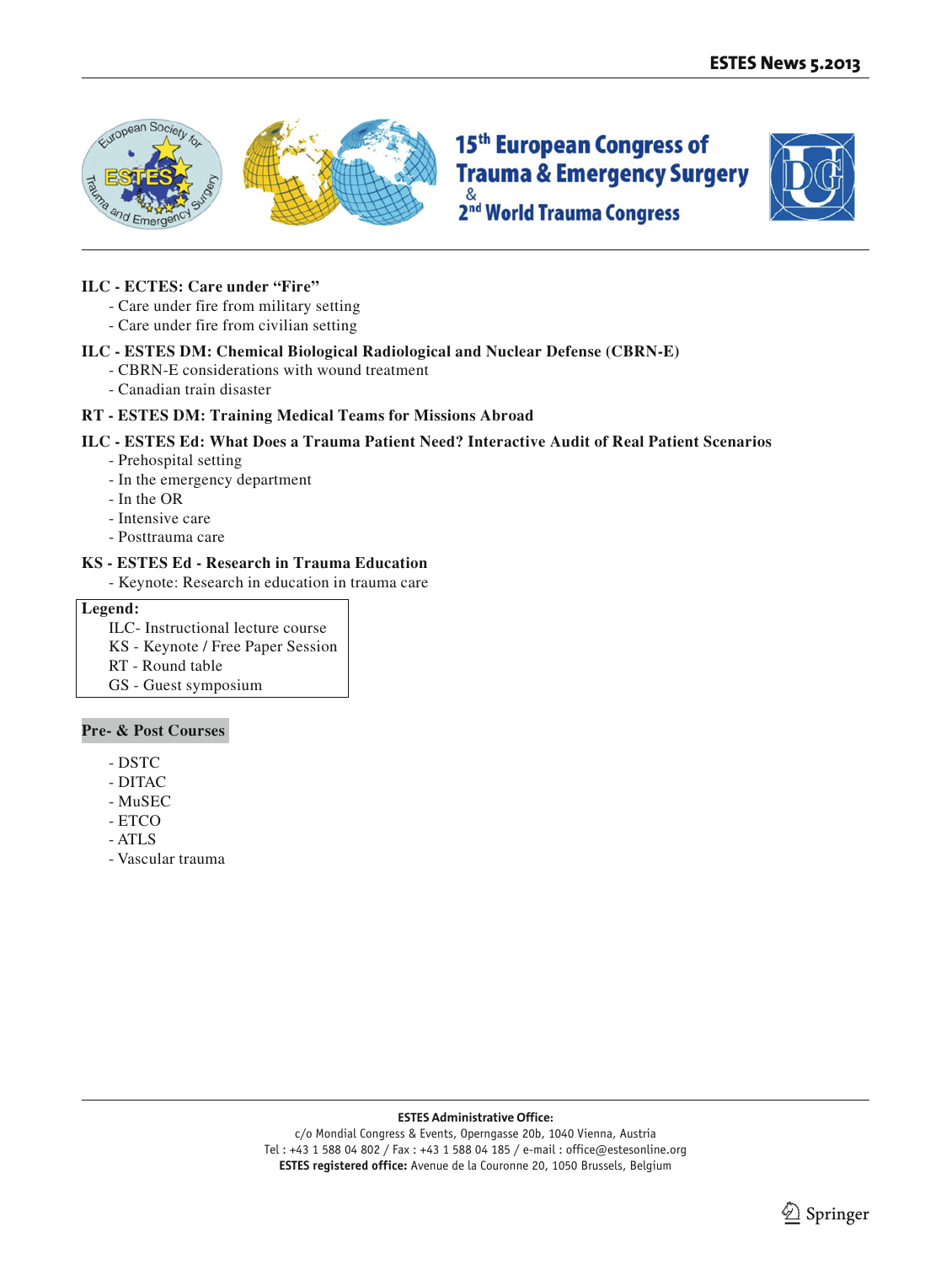

**www.estesonline.org**

## **Report of ESTES Grant Winner Dr. Philipp Mommsen**



Dear Sir or Madam,

In general, participating in an international meeting offers the opportunity for constructive and informative discussions. Furthermore, sharing study results as well as experience of trauma professionals from all over the world makes it possible for the trauma community and thereby for the patients to reap the benefits of our daily efforts to improve trauma care.

All these aspects were especially true for the 14th European Congress of Trauma & Emergency Surgery (ECTES) taking place from May 4–7, 2013 in Lyon, France. Therefore, I would like to thank the Committee of the European Society for Trauma & Emergency Surgery (ESTES) for awarding me a Congress Grant in order to attend this year's ECTES meeting.

Since my first attendance at the annual ECTES 2010 in Brussels, Belgium, I always have been impressed by the international flair and the broad range of subjects targeting visceral and orthopaedic trauma aspects as well as clinical and experimental research encouraging me in my own scientific work. During my residency at the Trauma Department of the Hannover Medical School (starting in February 2007) under supervision of our head Prof. Dr. Christian Krettek, I tried to acquire profound knowledge in the clinical course and the specific problems concerning multiple trauma patients setting a special focus on the posttraumatic inflammatory response. Additionally, I joined experimental activities in our department's research group for shock, trauma and haemorrhage, formerly headed by Associate Prof. Dr. Frank Hildebrand. In this context, it was a great experience for me to present my own scientific results in the Research Session "New technologies & Research in Visceral Trauma". This session was characterized by a very international audience and a great variety of different research topics ranging from traumainduced coagulation disorders to the modulation of the posttraumatic inflammation including the most recent and important scientific content. The controversial, but always goal-directed discussions raised new questions for further scientific studies.

As blunt chest trauma has always been in the focus of my clinical work I was delighted that this aspect of visceral trauma, especially the question concerning surgical chest wall stabilization, was extensively discussed in different scientific sessions during this year's ECTES meeting. Additionally, I focussed on skeletal trauma sessions due to my special interest in this topic as an orthopaedic trauma surgeon. Again, the scientific program of ECTES 2013 provided a great variety of different aspects of skeletal trauma, each having a substantial impact on surgeon's daily practice. Especially, the key note lectures, given by the most prominent experts in Europe and even in the world, providing topically focussed overviews of current knowledge combined with useful treatment strategies and algorithms were of tremendous value.

#### **ESTES Administrative Office:**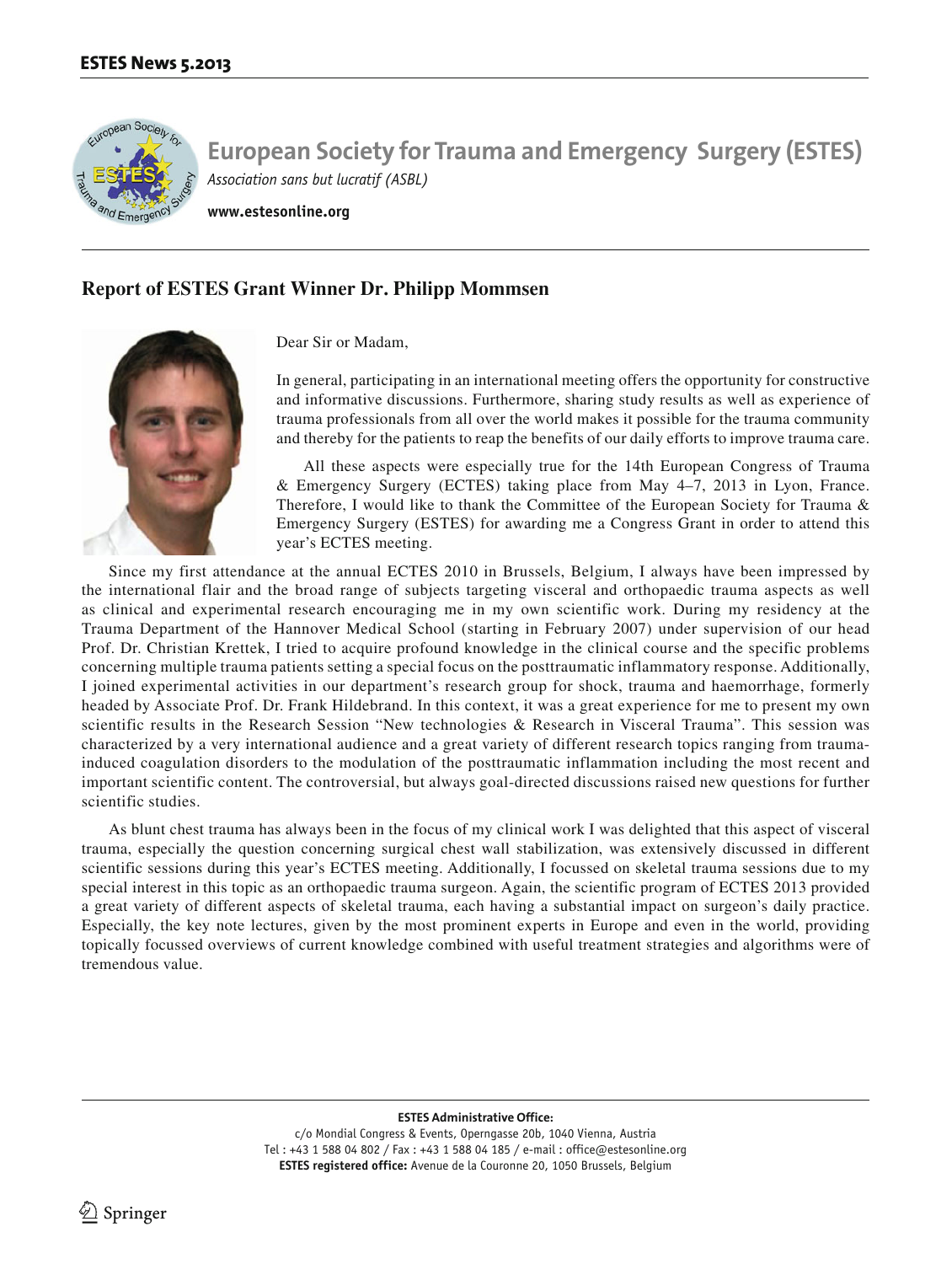

**www.estesonline.org**

In overall, ECTES Lyon 2013 was a well-organized, very international and open-minded congress with an excellent scientific program deserving its motto "working together to save lives". Again, I would like to thank the ESTES Committee for giving me the opportunity to participate in this remarkable conference and I am looking forward to the ECTES 2014 meeting in Frankfurt, Germany.

With kind regards,

o ho

Dr. med. Philipp Mommsen

Trauma Department Hannover Medical School, Germany

**This congress grant was sponsored by the Austrian Trauma Society. Thank you!**

Österreichische Gesellschaft für Unfallchirurgie

**ESTES Administrative Office:**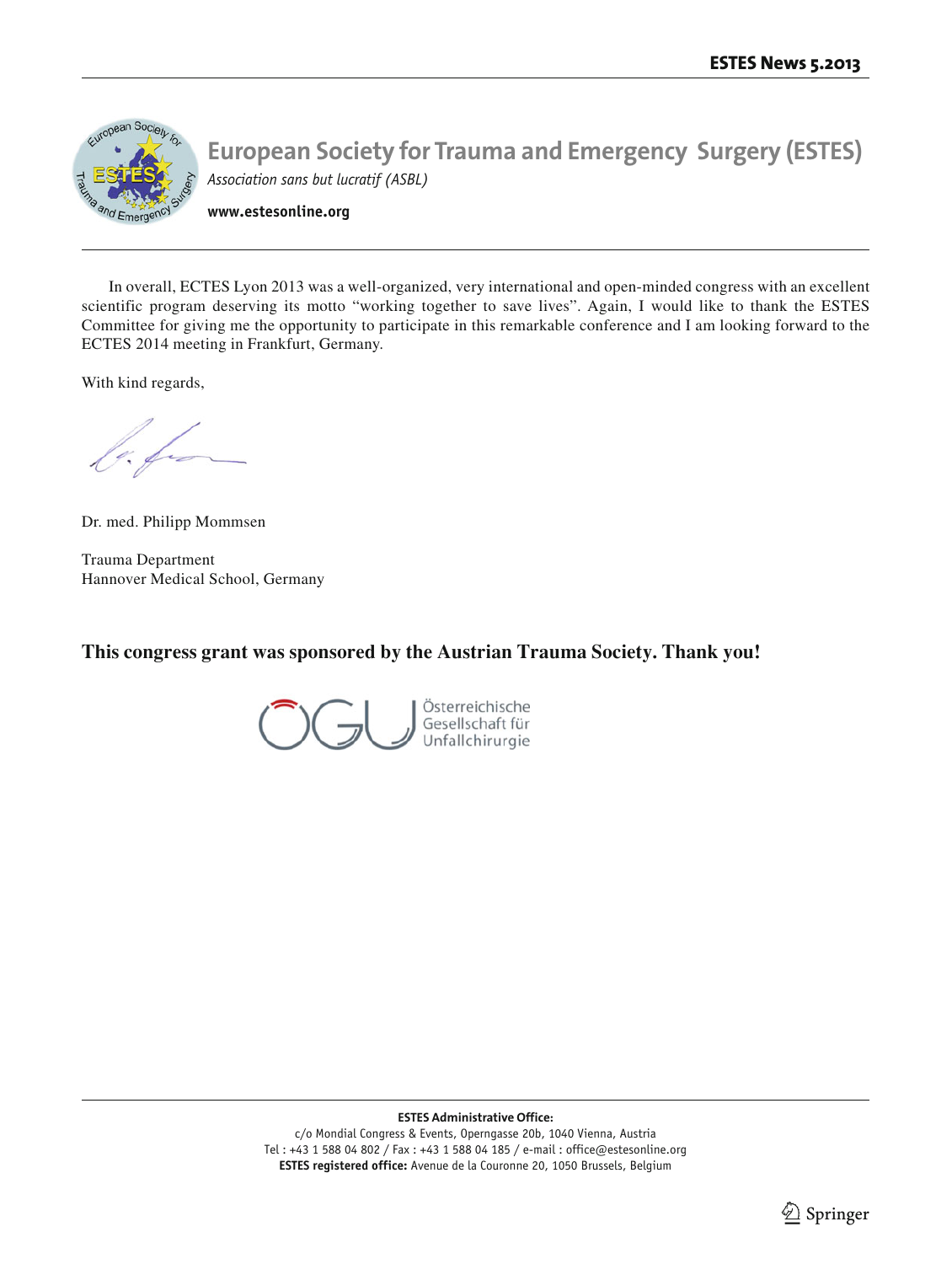

**www.estesonline.org**

## **Report of the ESTES Grant Winner Dr. Jeffrey Harr**



ESTES Travel Award Committee,

I would like to thank the European Society of Trauma and Emergency Surgery for their generous travel award. This conference was a wonderful experience, and an opportunity to develop new perspectives on trauma and emergency surgery.

My previous experience of trauma and acute care surgery has been limited to what occurs within the borders of the United States. Although my area of research has led me to European journals, which have exposed me to controversies in the management of traumatic coagulopathies, my understanding of European methods and approaches to the trauma patient have been lacking. There are many things we do in the United States that we consider the standard of care; thus, I was surprised that great debate remains in many critical areas in trauma surgery. However, I have been enlightened by this experience and have learned that there are geographical, cultural, political, and financial variables, which significantly influence the differences I have observed in the management of critically injured and ill patients. My lack of exposure to these ideas have limited my perspective, and I want to briefly highlight some of these areas.

First, not all trauma systems, prehospital care, and resources are uniform across Europe and broadly differ across the world. What struck me the most about the trauma system organization, as well as prehospital care in most European countries, is the use of physicians as first responders. In the US, physicians in the field would not be as useful due to the rapid transport times to most urban trauma centers; however, the longer average transport time in many European communities necessitates experienced physicians to employ adequate resuscitation measures, as well as the empiric pharmacologic treatment of actively bleeding patients. In addition, the roles of anesthesiologists, emergency medicine physicians, and trauma surgeons substantially differ compared to those in the US. Although we have some overlap in care of the trauma patients in the US, the trauma surgeon has an active role in the emergency department, the operating room, and the intensive care unit to ensure continuity in the care of the patient. However, it appears the role of most European trauma surgeons is more defined. At the same time, the role of emergency physicians and anesthesiologists are also more defined to the prehospital and ICU care of patients, respectively. I can see the value and limitations of both systems, and I believe the role of physicians in trauma will continue to be debated. However, I now have a better understanding of the significant contributions of both European anesthesiologists and emergency physicians to the trauma and critical care literature.

Other highlights I found interesting were the broad differences in the use of ultrasound and CT scans, the use of laparoscopy, the management of hemorrhagic shock with blood components, colloids, and even vasopressors, and the management of ARDS. I believe these differences highlight the availability of resources, as well as the management of unique patient populations. Although some might believe universal standards are needed in the management of trauma patients, this may not be possible due to the geographical, cultural, political, and financial differences mentioned previously. One thing I have taken away from my public health training is that programs aimed to influence change and improve outcomes have to be population specific. What successfully works as a trauma program in Denver, CO may not work as well in Lyon, France. Therefore, as researchers, we need to keep an open mind, understand the specific population-based factors, and collaborate in order to further improve our trauma programs, with the ultimate goal of improving patient outcomes.

**ESTES Administrative Office:**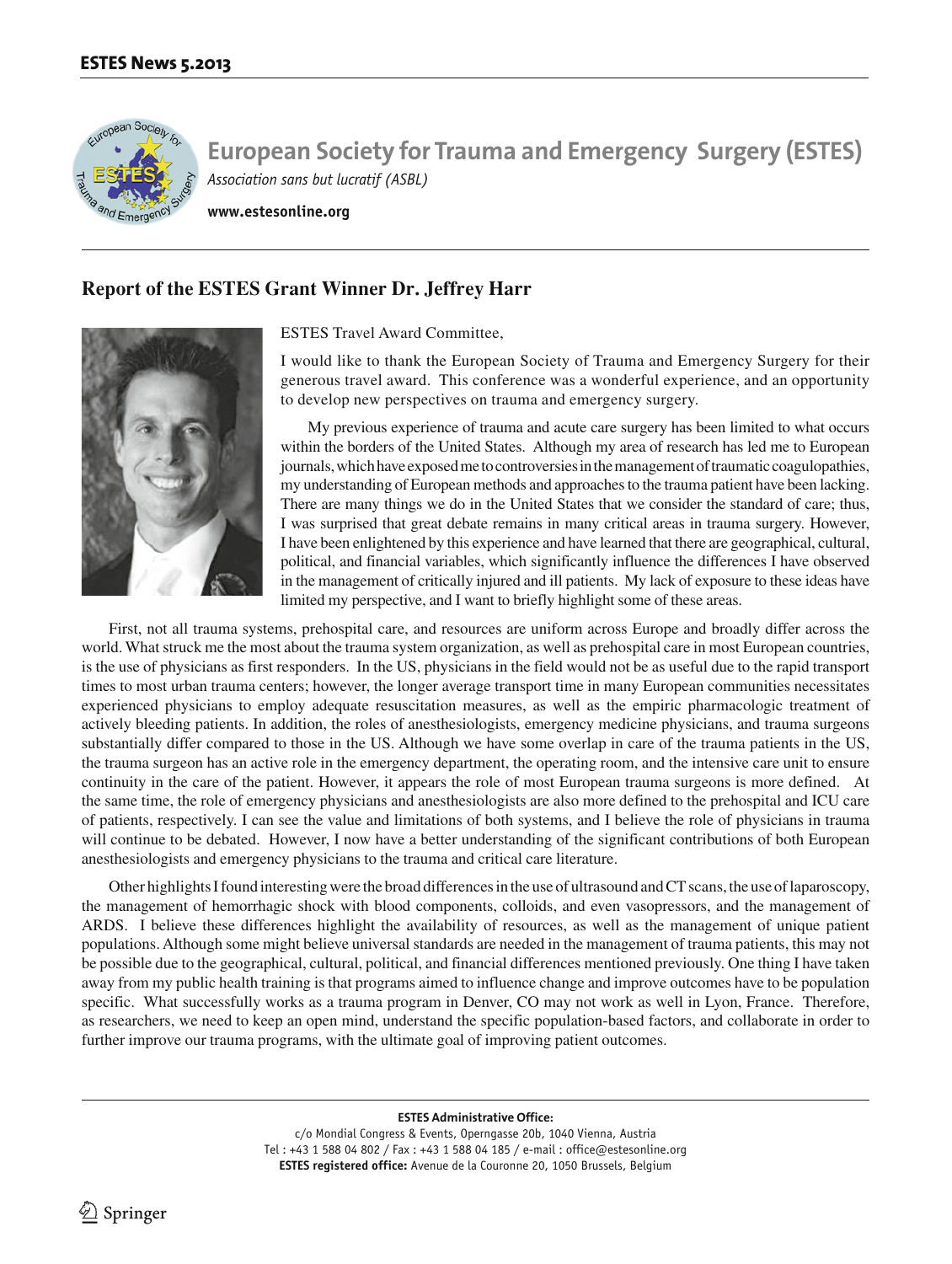

**www.estesonline.org**

Once again, I want to thank the European Society of Trauma and Emergency Surgery for their generous support. This has been a wonderful and educational experience. This conference provided an opportunity to meet some of the greatest contributors to the field of trauma surgery. Moreover, the city of Lyon was an excellent background for this conference, in which I was able to find some time to enjoy the historical, entertainment, and culinary highlights France has to offer. It has been a pleasure, and I look forward to attending future conferences.

Best regards,

Jeffrey Harr MD, MPH Department of Surgery University of Colorado Denver

> **This congress grant was sponsored by the Schweizerische Gesellschaft für Traumatologie und Versicherungsmedizin. Thank you!**



**ESTES Administrative Office:**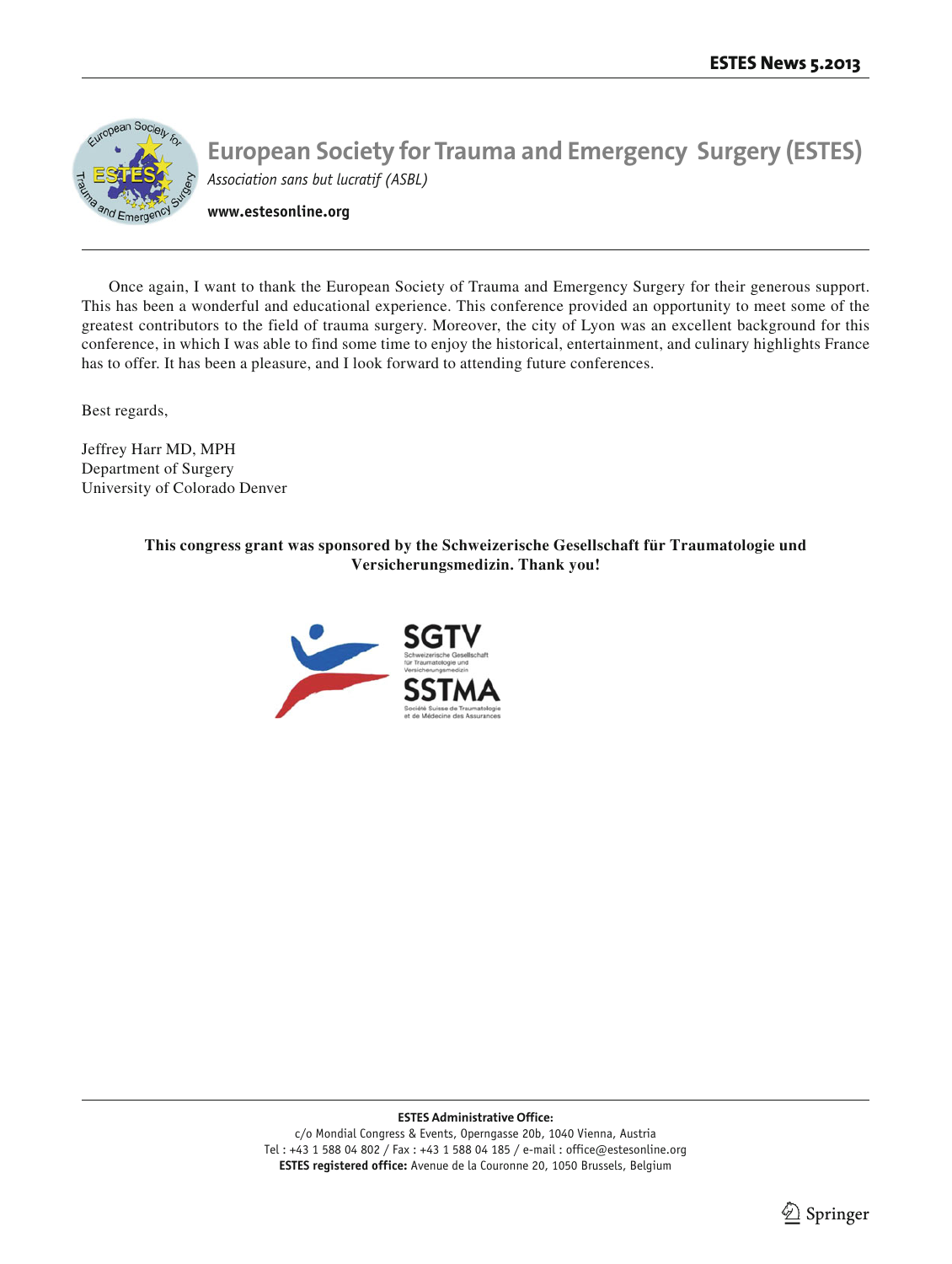

**www.estesonline.org**

### **Visiting Fellowship of the German Society for Orthopaedics and Trauma 2013**

The German Society for Orthopaedics and Trauma ("Deutsche Gesellschaft fuer Orthopaedie und Unfallchirur gie", DGOU) is the top scientific society for Orthopaedics and Trauma Surgery in Germany.

The DGOU Fellowship provides opportunities for young and active orthopaedic/trauma surgeons from throughout Europe to visit an annually changing German institution, which is suggested by the DGOU, for a period of 4 weeks after or at the end of their specialist training according to the wishes of the applicant.

The work emphases and interests of the applicant shall match the emphases of the respective host institution.

Eligible to apply are all members of ESTES and of national ESTES societies throughout Europe who have completed their education in the field of orthopaedics and/or trauma surgery and who are in an employment relationship and not self-employed. Applicants must not be older than 40 years. The applicant should possess sufficient language skills (at least either English or German).

The amount of the DGOU Visiting Fellowship is EUR 2500. The money is meant to cover parts of the costs for the journey, accommodation and living.

The fellow will be able to visit the host institution for a period of 4 weeks. The fellow should be given the opportunity to give one or more presentations about his clinical and/or scientific specialist subject at the host institution. In addition, the fellow will be obliged to give a presentation about his clinical and/or scientific specialist subject at the annual DGOU conference. Thus, the transfer of knowledge and information between both partners will be promoted. A report about the DGOU Visiting Fellowship should be submitted to the DGOU office General Secretary within 1 month after the end of the fellowship for publication in the DGOU news bulletin.

Applications for the fellowship (in either German or English) must contain:

- the CV,
- list of publications,covering letter describing the intended purpose of the visit,
- description of the applicant's work emphases and interests and
- a letter of recommendation from the director of the sending institution.

Closing date for applications for the DGOU Fellowship is the **31st of December**.

The DGOU visiting Fellowship is supposed to fulfil a mere assisting function for the applicant. The DGOU will only be supporting the organisation of the basic agreement between the participant and the host institution. All further details will be discussed and conducted between the participant and the host institution directly. The realisation of the fellowship and all associated risks and cost are not incumbent upon the DGOU. The DGOU shall not be liable for any claims which the applicant may possibly want to assert. Also, all fiscal matters concerning the receipt and use of the fellowship money shall be incumbent upon the applicant only. By submitting his application, the applicant acknowledges these regulations.

Applications should be sent to

Deutsche Gesellschaft fuer Orthopaedie und Unfallchirurgie (DGOU) - German Society for Orthopaedics and Trauma - General Secretary Prof. Dr. Hartmut Siebert Luisenstr. 58/59, 10117 Berlin, Germany Mail to: office@dgou.de URL: www.dgou.de

#### **ESTES Administrative Office:**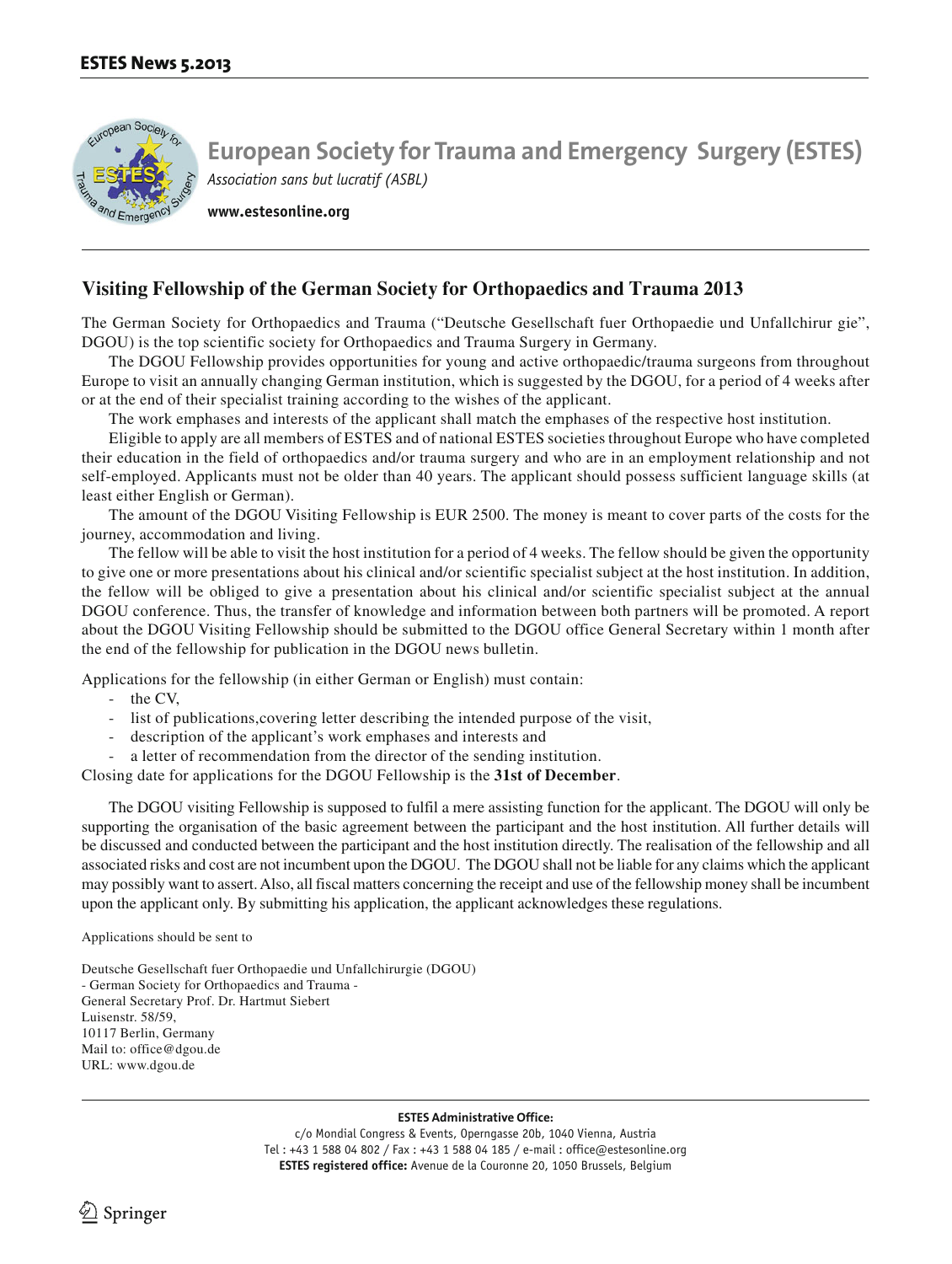

**www.estesonline.org**

## **MUSEC: a new educational opportunity for ESTES members**

After the first edition at ECTES 2013 in Lyon, the ESTES US Course (MUSEC – Modular UltraSound ESTES Course) is now available for all European surgeons.

From surgeons for surgeons, particularly devoted to acute care surgeons and to all physicians who need a surgical decision-making approach in acute settings, this is the MUSEC philosophy:



- Modular
	- o Short half-a-day modules with 2/3 of time for hands-on training on healthy models and simulated cases o Adaptable to different needs and level of expertise
- A wide and interactive web-based platform for pre-course e-learning, with lessons, video clips and tests, in order to make very practical the day of the course
- Two main aims: teaching US technique and abnormal findings ("to be able to do") and practicing US driven surgical decision-making in different settings
- A dream: to help surgeons to experience the invaluable usefulness of US in their own hands, for fastening and simplify decision-making and to save time and resources.

Five modules [2 basic (\*), 3 advanced (§)] are available. Contents of each module are detailed below.

Admission to advanced modules requires documented experience in some basic applications of US. Hands-on practice of advanced modules cannot be effective for beginners. A successful web-based pre-test should be accomplished before admission to advanced modules.

A two-module course was already offered in Alicante (Spain) on September 28th, under the coordination of the Spanish National Representative, Isidro Martinez Casas. Three additional courses are already planned (see below); others are "under construction".

ESTES individual and institutional members can take advantage of reduced fee registration.

| Where               | Date(s)              | <i>Modules</i>                                                                                        | Contact person                                            |
|---------------------|----------------------|-------------------------------------------------------------------------------------------------------|-----------------------------------------------------------|
| Coimbra, Portugal   | November 13, 2013    | $*$ EFAST<br>* Diagnostic US in ED                                                                    | luis.pinheiro@netvisao.pt                                 |
| Milano, Italy       | December 13-14, 2013 | * EFAST<br>* Diagnost c US in ED<br>* Advanced Visceral US<br>in acute abdomen<br>* Interventional US | casamax@me.com<br>diemar@me.com<br>maurozago.md@gmail.com |
| Lugano, Switzerland | January 11, 2014     | * EFAST<br>* Diagnostic US in ED                                                                      | matteo.bernasconi@eoc.ch<br>fabio.butti@hotmail.it        |

#### Upcoming Courses

#### **ESTES Administrative Office:**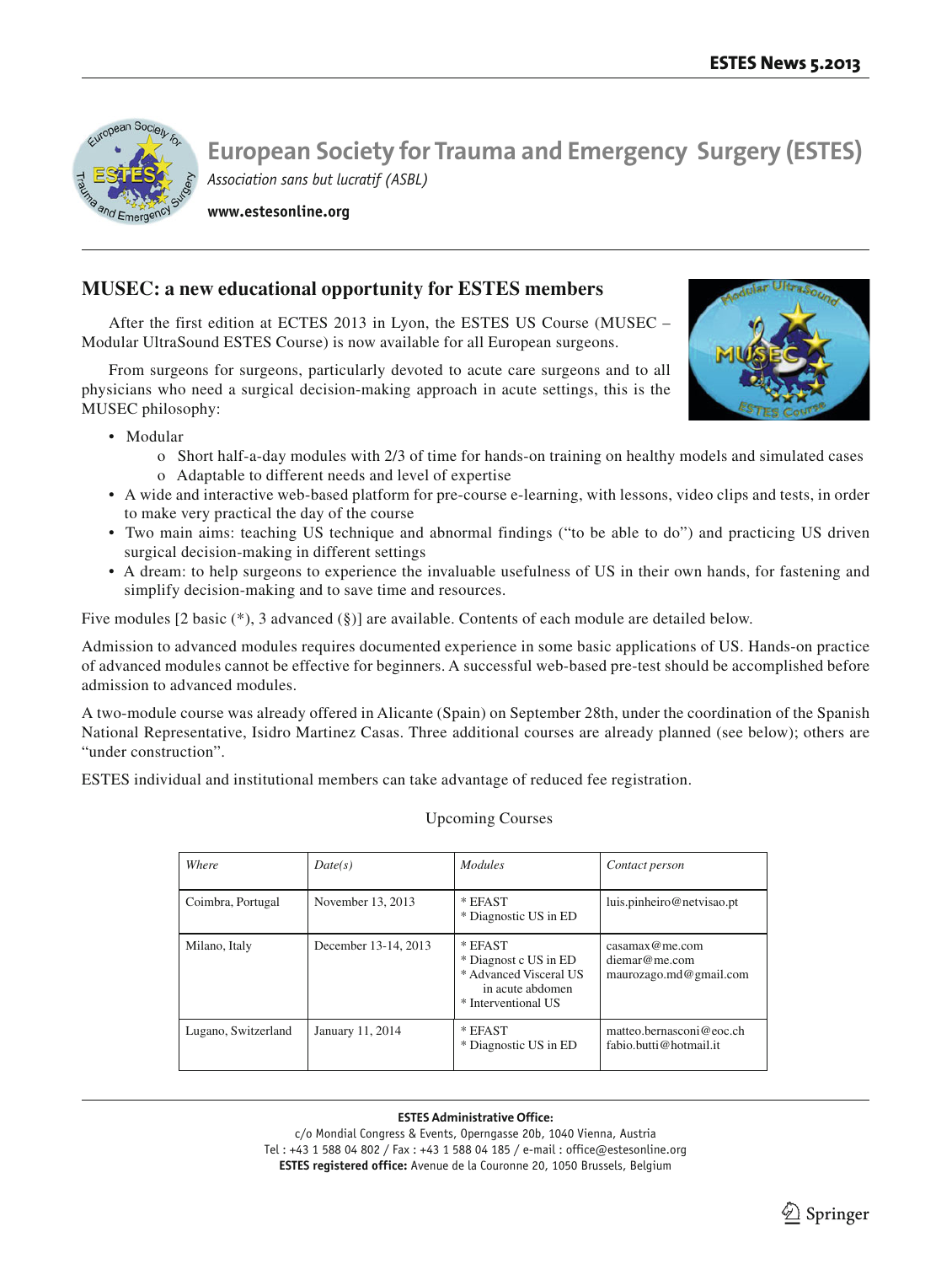

**www.estesonline.org**

Info (for registration and request of new courses): musec@thesoundofthebody.it www.estesonline.org

We are looking forward to meeting you in one of the forthcoming courses!

#### The MUSEC Steering Group

Eva Barbosa (Portugal), Andrea Casamassima (Italy), Fawzi Al-Ayoubi (Sweden), Fernando Ferreira (Portugal), Diego Mariani (Italy), Isidro Martinez Casas (Spain), Jorge Pereira (Portugal), Luis Pinheiro (Portugal), Miriam Ruesseler (Germany), Rodrigues Silva (Portugal), Mauro Zago (Italy)

#### **Contents of Modules**

Basic Modules

#### **1\* EFAST module**

*Essential of US in trauma, the easiest way to approach US*

- FAST and EFAST protocols
- Free fluid in abdomen, thorax, pericardium
- Basic lung US

#### **2\* Diagnostic US in emergency department**

*Common problems and syndromes that require a quick assessment*

- Aorta
- Gallbladder and biliary tree
- Kidney and urinary tract
- DVT (CUS)
- Fractures
- Soft tissue infections and collections

#### Advanced Modules

#### **3§ US and shock**

*Discovering the extraordinary help US can give you for managing shock*

- Basic echocardiography for dummies (and surgeons)
- IVC
- Lung US

#### **ESTES Administrative Office:**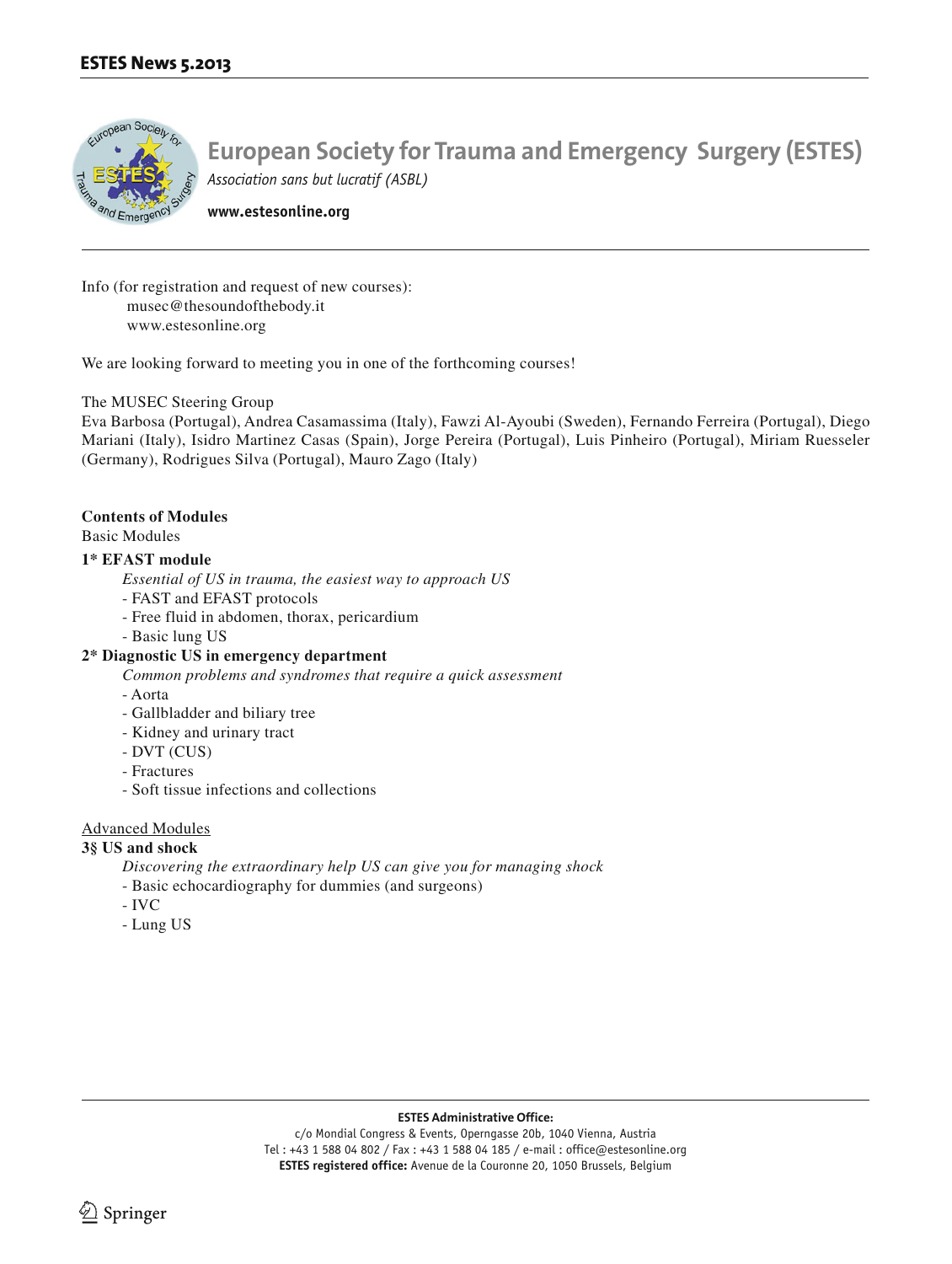

**www.estesonline.org**

## **RIAATCE COIMBRA 2013**

**REUNIÃO IBERO-AFRO AMERICANA DE TRAUMA E CIRURGIA DE EMERGÊNCIA REUNIÓN IBERO-AFRO-AMERICANA DE TRAUMA Y CIRURGÍA DE EMERGENCIA IBERO-AFRO-AMERICAN MEETING ON TRAUMA AND EMERGENCY SURGERY**



#### Dear Colleagues,

The Ibero-Afro-American Meeting on Trauma & Emergency Surgery (RIAATCE) will take place in Coimbra from 10–16 November 2013 and will be run by the Lusitanian Society for Trauma & Emergency Surgery (ALTEC-LATES – http://altec-lates.pt), in close cooperation with the Committee on Trauma of the Portuguese Surgical Society (SPC) and the Portuguese Medical Association (Ordem dos Médicos).

RIAATCE will have as a target the essential trauma & emergency surgery care for more than 600 million people, an important part of them living in the Portuguese- and Spanish-speaking countries of South America.

Nevertheless, we will be open—worldwide—to all who wish to participate. Please just let us know about your interests and preferences, or if you intend to participate in some of the courses that will take place during RIAATCE.

Colleagues outside Portugal who have expressed their support for RIAATCE:

- From Argentina: Jorge Sproviero and Ernesto Donnelly (Buenos Aires)
- From Austria: Selman Uranues (Graz)
- From Brazil: Sandro Scarpelini and Dino Motta (Ribeirão Preto), Tercio de Campos (São Paulo), Gustavo Fraga (Campinas) and Rogério Schneider (Porto Alegre)
- From Chile: Carlos Pilasi Menichetti (Santiago)
- From Ireland: Michael Sugrue (Donegal)
- From Paraguay: Gustavo Machain (Asuncion)
- From Spain: Fernando Turégano and Francisca Garcia-Moreno (Madrid), Salvador Navarro (Barcelona), Juan Carlos Rumbero (Bilbao), Daniel Casanova (Santander), David Costa and Isidro Martinez (Alicante) and Fernando Carbonell Tatay (Valência)
- From Sweden: Sten Lenquist, Carl Montán, Kristine Lennquist Montán (Linköping) and Per Örtenwall (Gothenburg)
- From United Kingdom: Bob Dobson (London)
- From Uruguay: Julio Trostchanky and Fernando Machado (Montevideo)

- From USA: Raul Coimbra (San Diego), Mauricio Lynn (Miami) and Juan Carlos Puyana (Pittsburgh) and Rifat Latifi (Tucson)

We look forward to seeing you in Coimbra

Sincerely yours, Carlos Mesquita General & Emergency Surgeon at Coimbra University Hospital President of ALTEC-LATES (http://altec-lates.pt)

#### **ESTES Administrative Office:**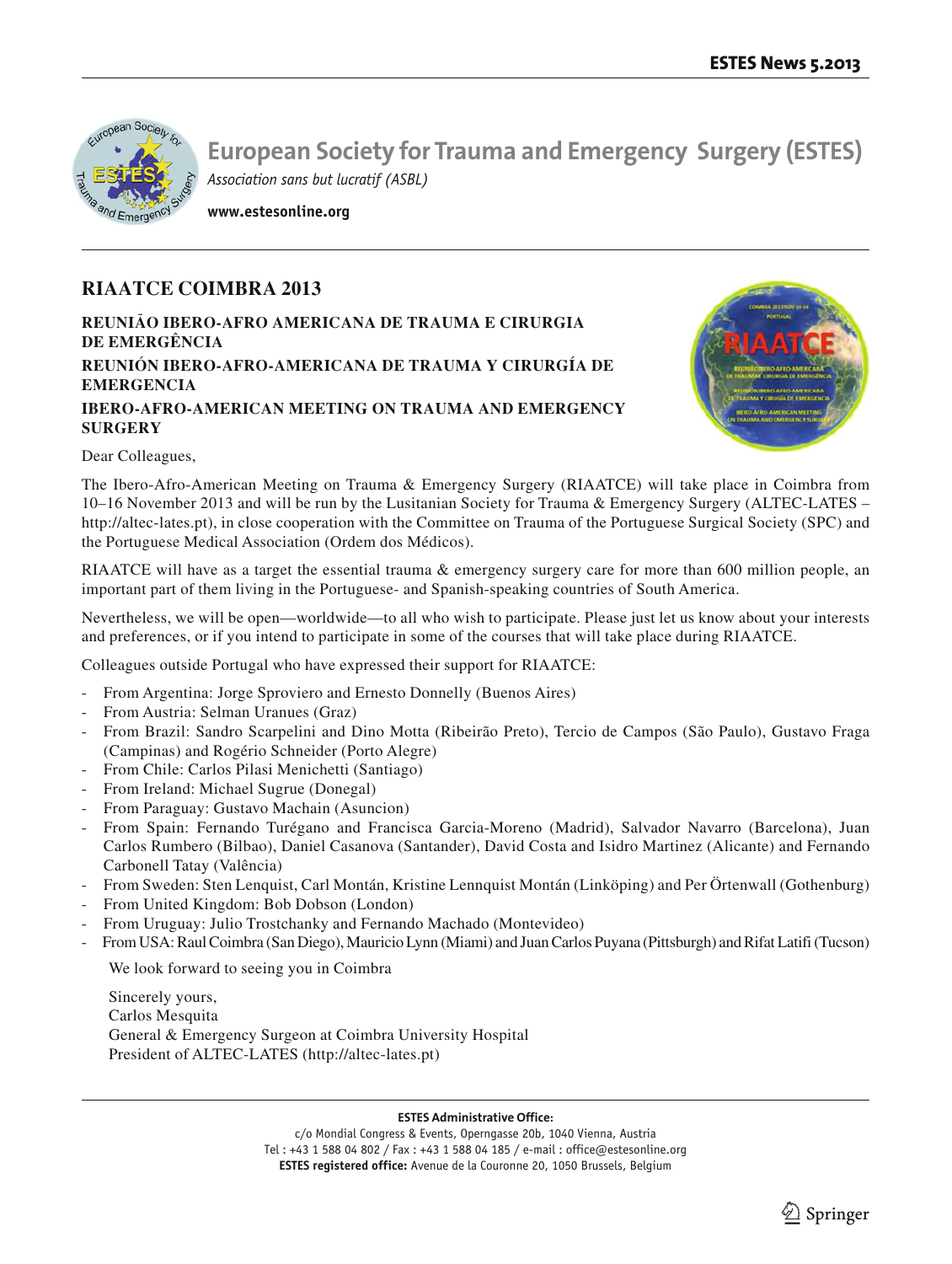

**www.estesonline.org**



**ESTES Administrative Office:**

c/o Mondial Congress & Events, Operngasse 20b, 1040 Vienna, Austria Tel : +43 1 588 04 802 / Fax : +43 1 588 04 185 / e-mail : office@estesonline.org **ESTES registered office:** Avenue de la Couronne 20, 1050 Brussels, Belgium

 $\textcircled{2}$  Springer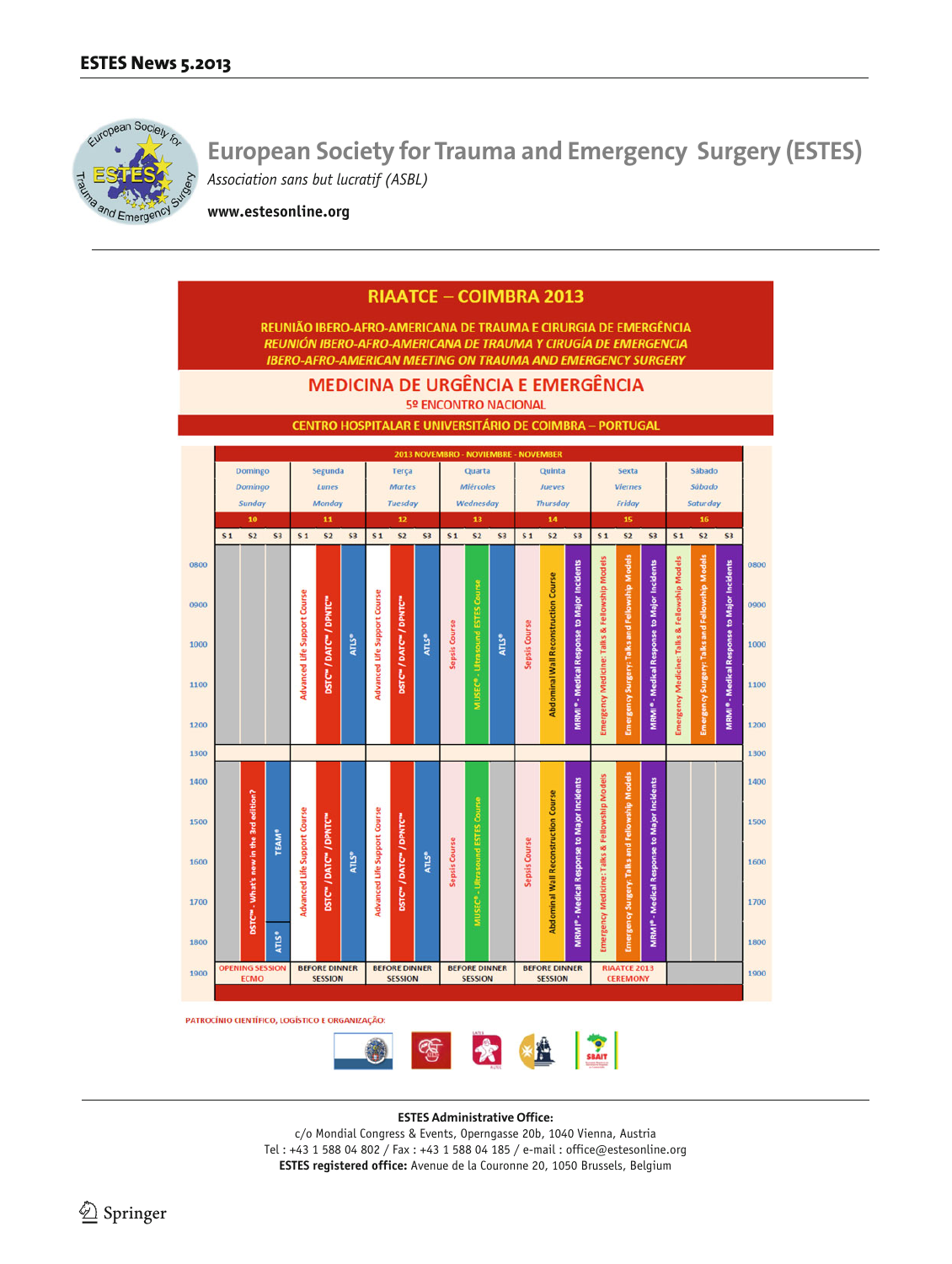

**www.estesonline.org**



 **2nd Disaster Surgery Workshop Davos 2013**

Disaster Surgery Under Critical Environmental Conditions 6–7 December 2013, Congress Centre, Davos, Switzerland

Disasters in recent years have revealed the crucial role of embedded medical teams providing disaster surgeries during the primary search and rescue operations, and the response phase as a whole. These operations are often additionally aggravated by extreme environmental conditions (cold, heat, high altitude, dust, heavy precipitation, etc.). Many of those people rescued after an earthquake or after an explosion, as examples, have life-threatening injuries, despite a wide move in recent years to improve humanitarian intervention standards.

The workshop is jointly organized by **GRF Davos** and the **AO Foundation.** Following a successful launch of the 1st Disaster Surgery Workshop Davos in December 2011, the **2nd Disaster Surgery Workshop Davos** will be held from **6–7 December 2013, in Davos, Switzerland** and will take place **back-to-back with the traditional AO Foundation Davos Courses.**

Under the focal theme on *Disaster Surgery Under Critical Environmental Conditions,* the workshop aims to enhance surgical treatment during disaster relief. A special focus will be set on clinical competency, but also on the need for evidence-based controlling of intervention activities, on data collection and long-term perspectives and evaluation of intervention activities. A main outcome of the workshop shall be new guidelines for disaster surgery.

The workshop will be led by top experts in the fields of disaster surgery and disaster management and thus additionally provide ideal opportunities for networking and for knowledge and experience exchange.

Further information and a **Preliminary Workshop Programme** are available online:

http://riskacademy.grforum.org/

#### **ESTES Administrative Office:**